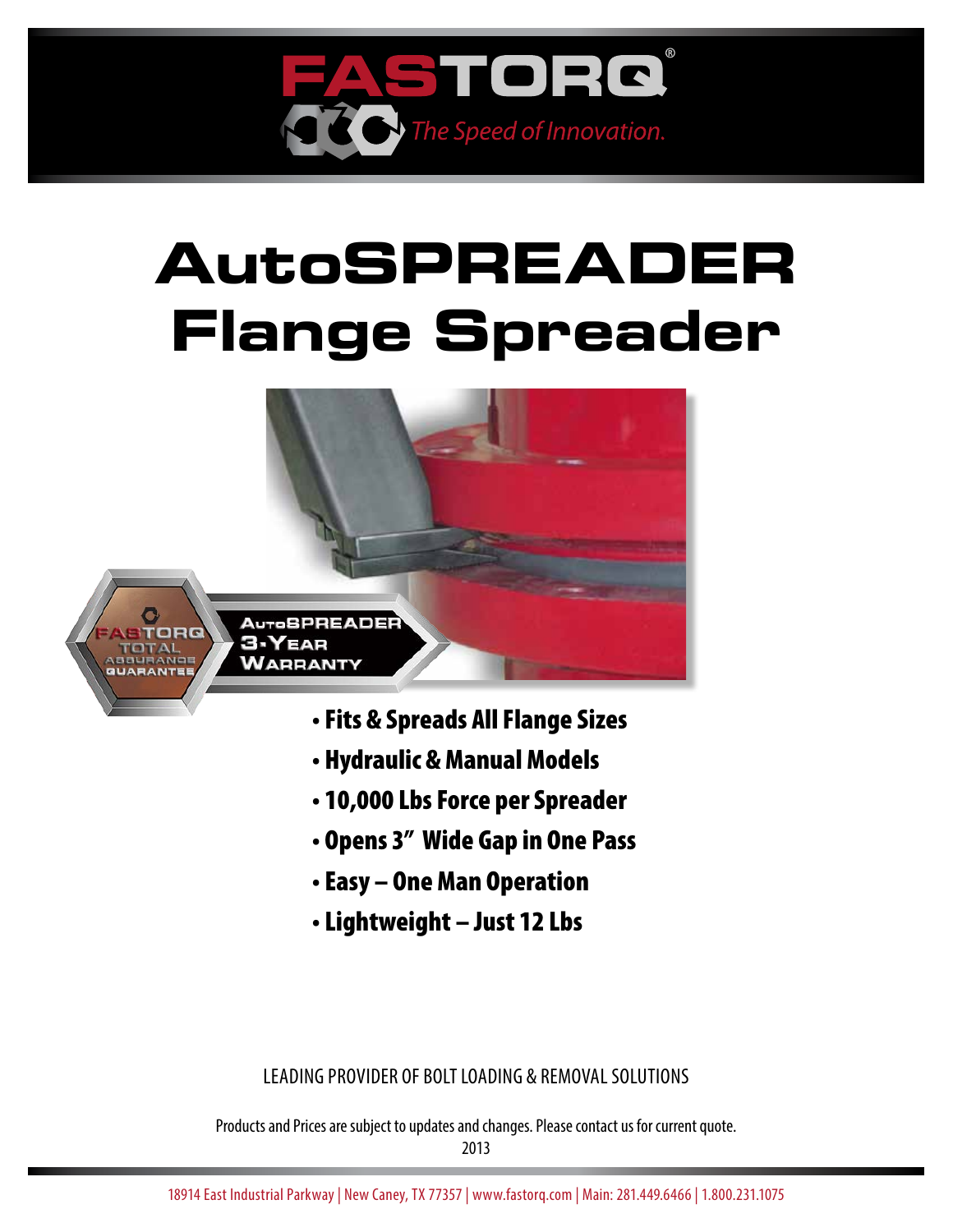# **AutoSPreader Superior Safety & Versatility**

#### UNIVERSAL:

• One Size Fits All Flange Sizes

#### SAFE:

- No Loose Wedges or Parts
- Jaws Open Parallel
- No Drift It Stays Put
- Can Be Remotely Operated
- •Safety Blocks Included

#### POWERFUL:

• 10,000 Lbs of Force per Spreader

#### WIDE GAP:

- Opens 3" Wide Gap in a Single Pass
- Ample Space for Working in Gap

#### SIMPLE OPERATION:

- •Easy One Man Operation
- Lightweight Just 12 Lbs
- Only 3/32" Needed for Jaw Insertion

#### VERSATILE:

- Gasket Maintenance
- •Turning Blinds
- •Separate Manways
- Open Vessels
- Bearing Removal
- •Impeller Removal
- Lifting
- Leveling
- Lowering
- Aligning

#### Manual Model MS10K

Simply place the manual AutoSPREADER jaws between the flange faces and turn the ratchet handle. A force of 100 ft-lbs on the 18" ratchet handle provides 10,000 lbs of spreading force to create up to a 3" wide gap.

# Hydraulic Model HS10K

With the hydraulic AutoSPREADER, a five ton hydraulic cylinder provides 10,000 lbs of spreading force. A standard hand pump powers one AutoSPREADER, or multiple units, with ease. As with the manual model, the HS10K provides 10,000 lbs of spreading force per unit, and 20,000 lbs when using a pair. Up to a 3" wide gap can be achieved in a single pass.





# Opens a 3" Wide Gap in a Single Pass

Inserts into Narrow Gaps As little as a 3/32" gap is needed for inserting jaws



Versatile Shop Tool Lift–Level–Align Simplify ordinary tasks



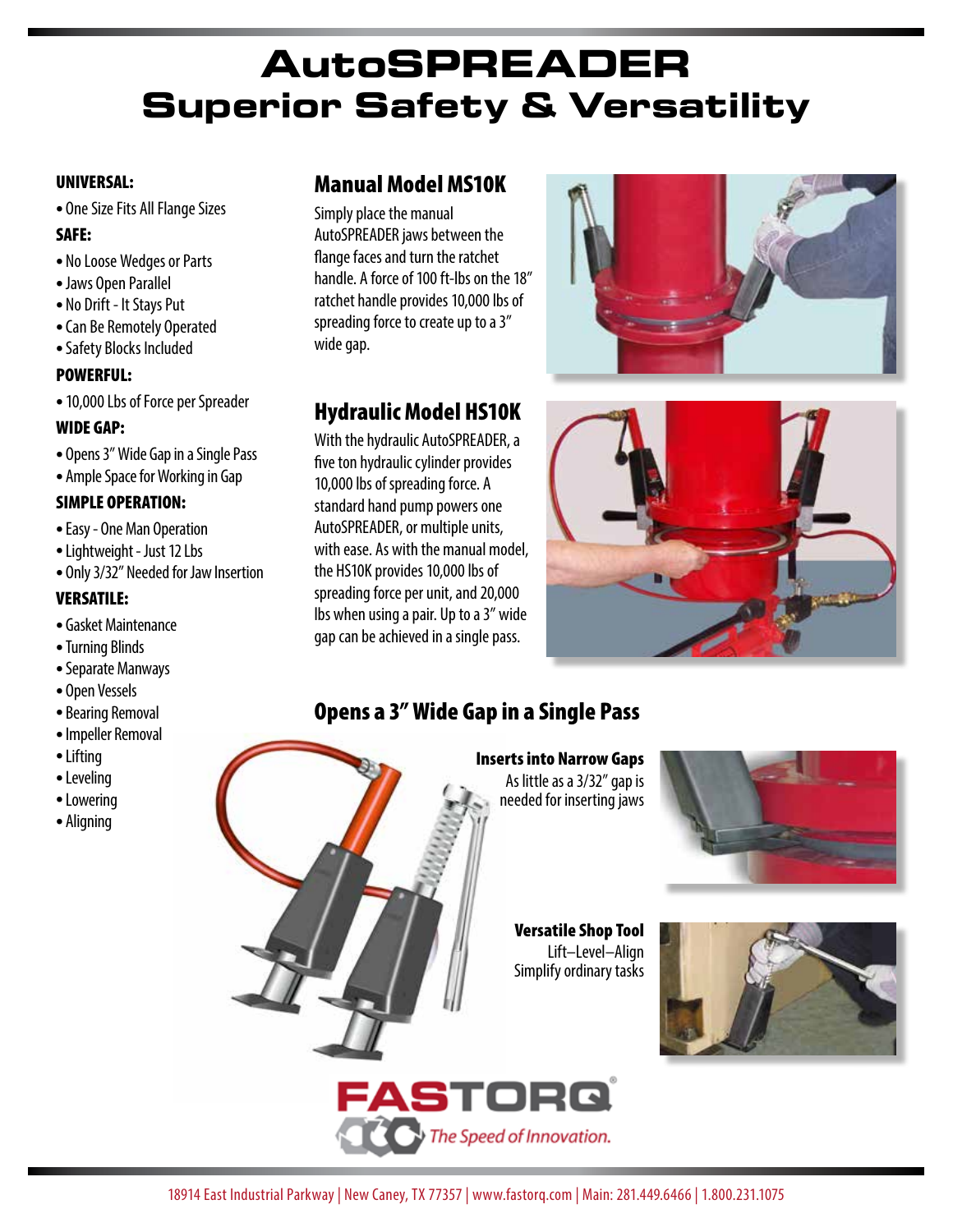# **AutoSPreader Superior Safety & Versatility**

# Multi-Step Safety Block

Model S10K-SB Safety Blocks provide a safe and efficient operation when separating a flange. The operator can choose a desired width: 1", 2" or 3". The aluminum block is lightweight, and the handle can be easily gripped, even when wearing gloves.

When safety blocks are inserted into the gap of the flange, the AutoSPREADER is closed and the load is then transferred to the safety blocks, enabling the operator to work safely on the gasket surface.





### Hydraulic Power Source

HS10K Hydraulic Flange Spreaders may be used in multiple units connected to a common pump. A load lowering valve controls the rate of travel. The optional isolation valves enable the operator to control each AutoSPREADER independently. All HS10K pumps, hoses and accessories are supplied with quick disconnects, filled and fully tested.





Hand Pump Model 100H2 is recommended to provide hydraulic power to a pair of HS10K AutoSPREADERs.

A 100H2 Pump with TB Tee Block, two hoses and CV9596 Load Lowering Valve are recommended for operating two HS10Ks simultaneously.

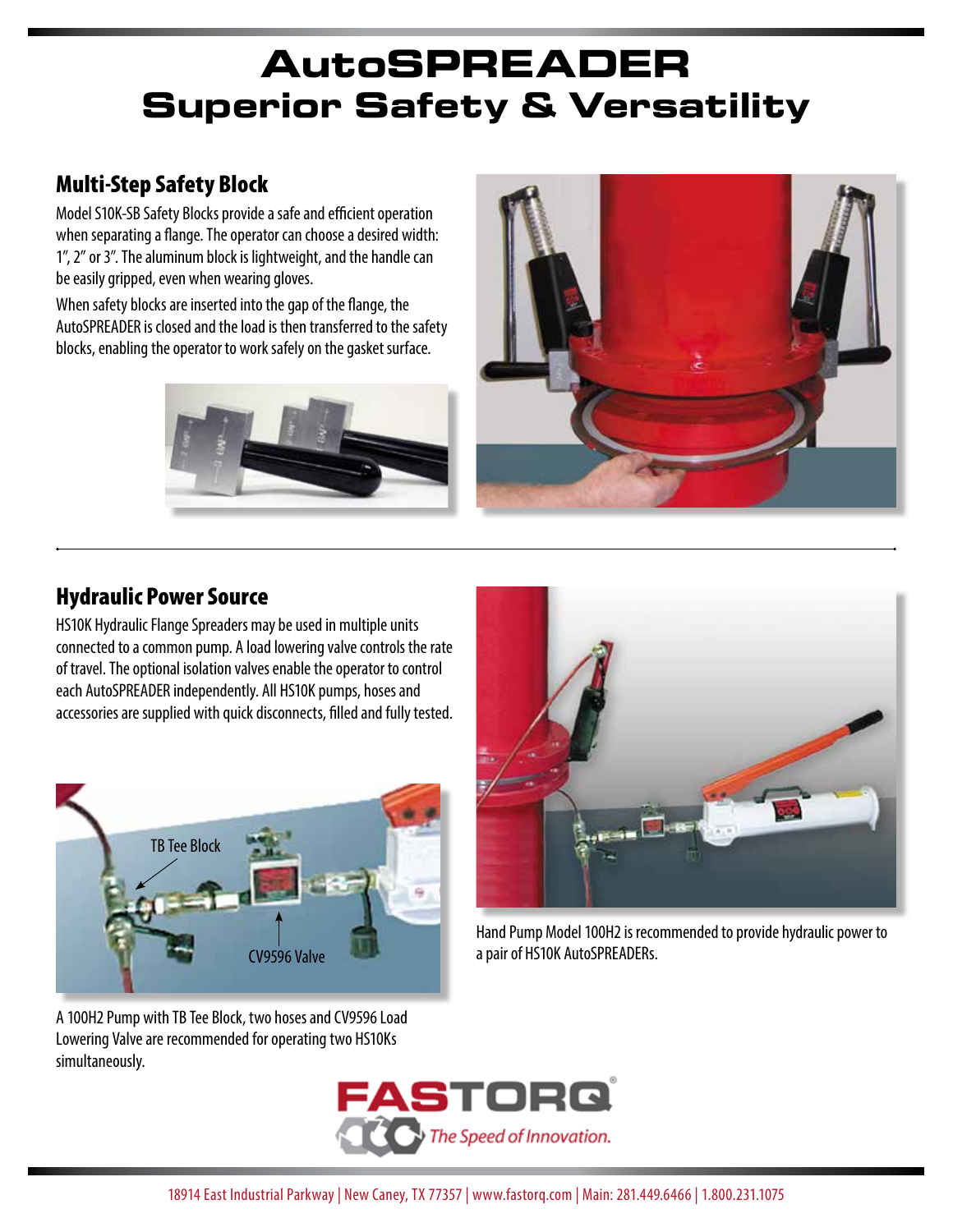# **AutoSPreader Flange Spreader**

#### Opens Any Size Flange with Controlled Force



| <b>Specification</b>   |              | <b>Imperial</b> | <b>Metric</b>    |                  |  |
|------------------------|--------------|-----------------|------------------|------------------|--|
|                        | <b>HS10K</b> | <b>MS10K</b>    | <b>HS10K</b>     | <b>MS10K</b>     |  |
| Weight                 | 12 lbs       | 13.5 lbs        | 5.4 kg           | $6.1$ kg         |  |
| Length                 | 14''         | 13.25''         | 355 mm           | 336 mm           |  |
| <b>Width of Jaws</b>   | 4.5''        | 4.5''           | 114 mm           | 114 mm           |  |
| <b>Width of Body</b>   | 4.5''        | 4.5''           | 114 mm           | 114 mm           |  |
| <b>Jaws Closed</b>     | 0.09''       | 0.09''          | $2.3 \text{ mm}$ | $2.3 \text{ mm}$ |  |
| <b>Jaws Open</b>       | 3''          | 3''             | 76.2 mm          | 76.2 mm          |  |
| <b>Jaw Penetration</b> | 1.5''        | 1.5''           | 38.1 mm          | 38.1 mm          |  |
| <b>Rated Force</b>     | 10,000 lbs   |                 | 44.5 kn          | 44.5 kn          |  |

#### FASTORQ® POWER UNITS – For Best Speed & Performance

| <b>Model</b>                                        | <b>Requirement</b>                    | <b>Maximum</b><br>Pressure | <b>Oil Delivery</b>                             | <b>Value</b>                                    | <b>Reservoir</b><br><b>Capacity</b> | <b>Dimensions</b><br>& Weight      | <b>Included</b><br><b>Accessories</b>                                           |
|-----------------------------------------------------|---------------------------------------|----------------------------|-------------------------------------------------|-------------------------------------------------|-------------------------------------|------------------------------------|---------------------------------------------------------------------------------|
| 100 H2 Manual<br>Single Speed                       | <b>Hand Powered</b>                   | 10,000 PSI                 | .16<br>(cu in/stroke)                           | Controlled<br>Load Holding &<br>Lowering        | 55 CI                               | 28''L<br>4.75''W<br>6''H<br>22 lbs | Pair of 12 ft<br>Hoses, Tee<br><b>Block &amp; Load</b><br><b>Lowering Valve</b> |
| 150H2 or 150F2<br><b>Manual</b><br><b>Two Speed</b> | <b>Hand OR Foot</b><br><b>Powered</b> | 10,000 PSI                 | .65 @ 1,400 PSI<br>.16@10,000<br>(cu in/stroke) | <b>Controlled</b><br>Load Holding &<br>Lowering | 152                                 | 28''L<br>4.75''W<br>6''H<br>32 lbs | Pair of 12 ft<br>Hoses, Tee<br><b>Block &amp; Load</b><br><b>Lowering Valve</b> |







Model 100H2 Hand Pump **AutoSPREADERs** and Safety Blocks are packed in a durable metal toolbox with custom insert

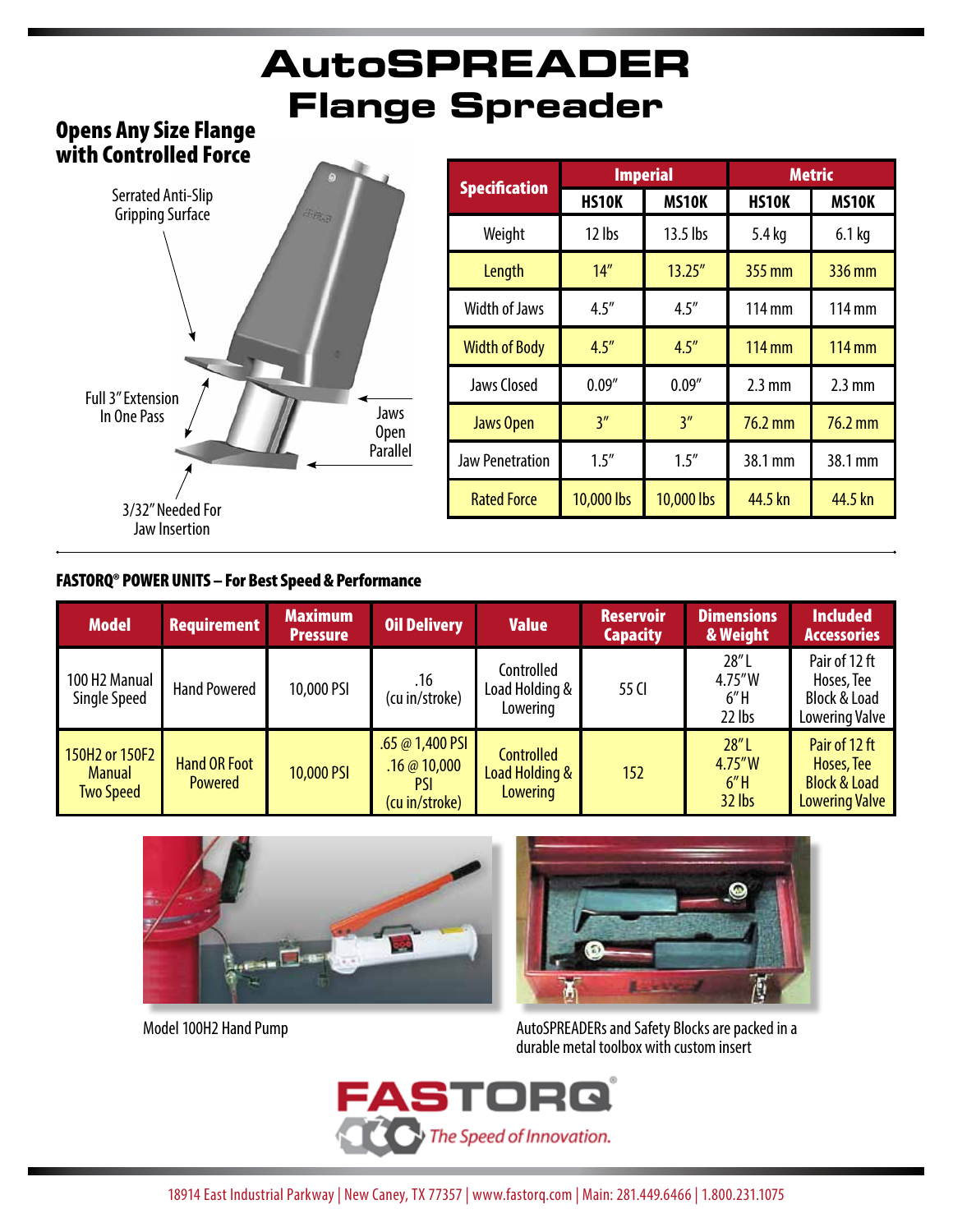# **AutoSPreader Manual & Hydraulic Flange Spreaders**

- AutoSPREADERs provide up to 10,000 lbs of spreading force per each unit - Manual OR Hydraulic
- AutoSPREADERs are available in DUO sets (pairs) or individualy, and are packed in a durable metal toolbox with a custom insert
- Standard 10K PSI hand power units will operate single or multiple hydraulic AutoSPREADERs with ease
- Up to a 3" wide gap can be achieved in a single pass, allowing fast and safe inspection and maintenance of flange surfaces and gasket replacement
- A gap of only 3/32" is needed to insert an AutoSPREADER

a Multi-Step Safety Block (SB-10K). Duo Sets of AutoSPREADERs contain two Safety Blocks.